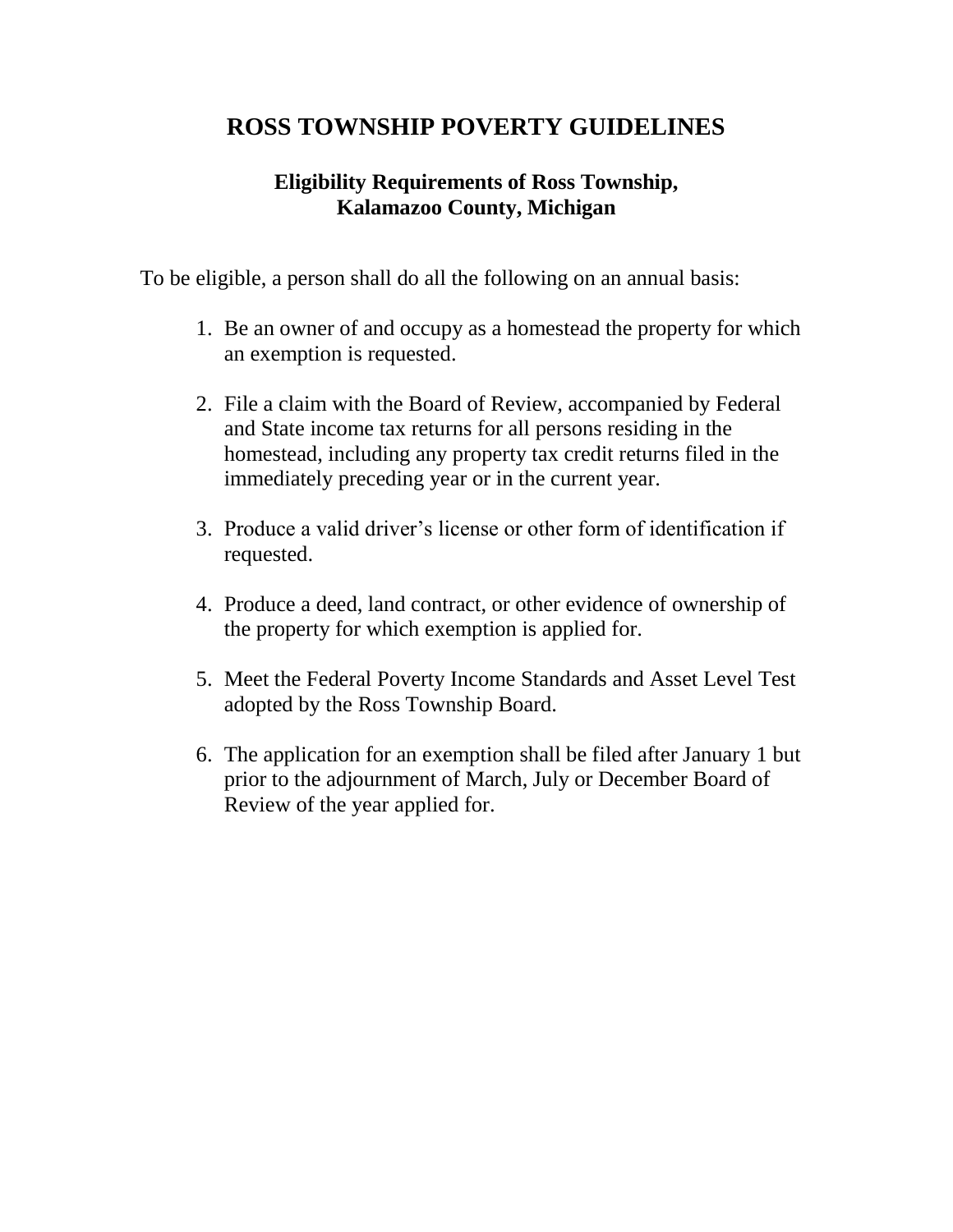# **The Asset Level Test**

- Claimant must not own more than one vehicle per licensed driver per household.
	- Claimant must not exceed \$10,000 of value in assets, excluding homestead and vehicles.
- Claimant's amount of exemption is to be driven by what Claimant can afford to pay, to be determined by Board of Review.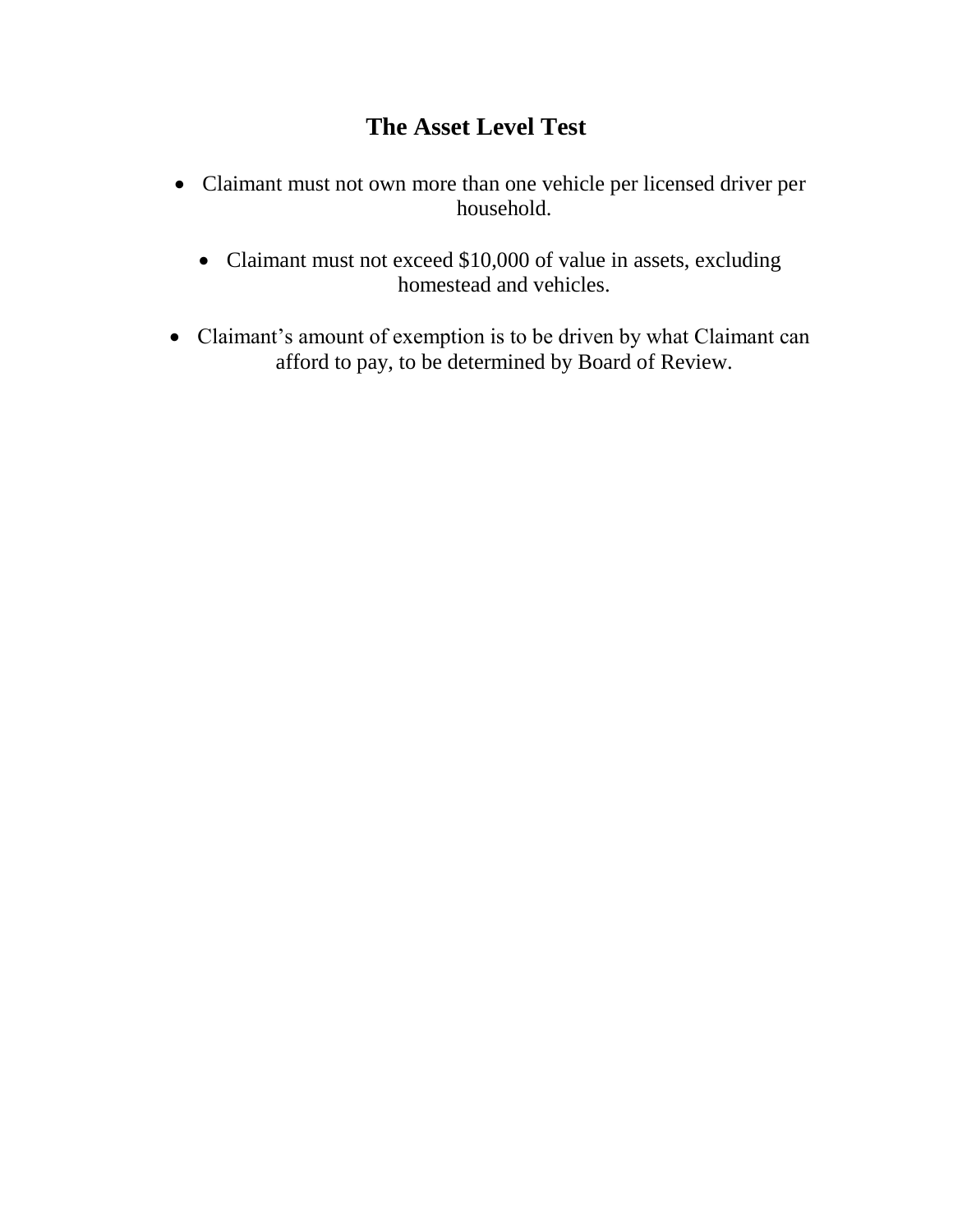## **HARDSHIP EXEMPTION APPLICATION**

I, \_\_\_\_\_\_\_\_\_\_\_\_\_\_\_\_\_\_\_\_\_\_\_\_\_\_\_, being the owner and resident of the property listed below, apply for tax relief under MCL 211.7u of the General Property Tax Act. The real and personal property of persons who, in the judgment of the supervisor and board of review, by reason of poverty are unable to contribute toward public charges is eligible for exemption in whole or in part from taxation under this act.

| Property Code Number:                                                            |  |  |  |  |
|----------------------------------------------------------------------------------|--|--|--|--|
|                                                                                  |  |  |  |  |
|                                                                                  |  |  |  |  |
|                                                                                  |  |  |  |  |
|                                                                                  |  |  |  |  |
| Have you applied for Homestead Property Tax Credit this year?___________________ |  |  |  |  |
|                                                                                  |  |  |  |  |

\*\***Attach copy of 1040 CR and federal or state income tax return for each person residing in the homestead, if filed for the current or preceding year\*\***

#### **REAL ESTATE:**

| Is home paid for?                                 | Unpaid Balance:  |
|---------------------------------------------------|------------------|
| Name of mortgage company:                         | Monthly payment: |
| How long have you lived at this residence?        |                  |
| Do you own, or are you buying any other property? |                  |
| If so, list below:                                |                  |

| <b>Property Address</b> | <b>Name of Owner</b> | <b>Assessed Value</b> | <b>Amount &amp; Date of</b><br><b>Last Taxes Paid</b> |
|-------------------------|----------------------|-----------------------|-------------------------------------------------------|
|                         |                      |                       |                                                       |
|                         |                      |                       |                                                       |
|                         |                      |                       |                                                       |

| Income earned from above property: |  |
|------------------------------------|--|
| Name of employer:                  |  |
| Employer's Address:                |  |
| Employer's Phone Number: (         |  |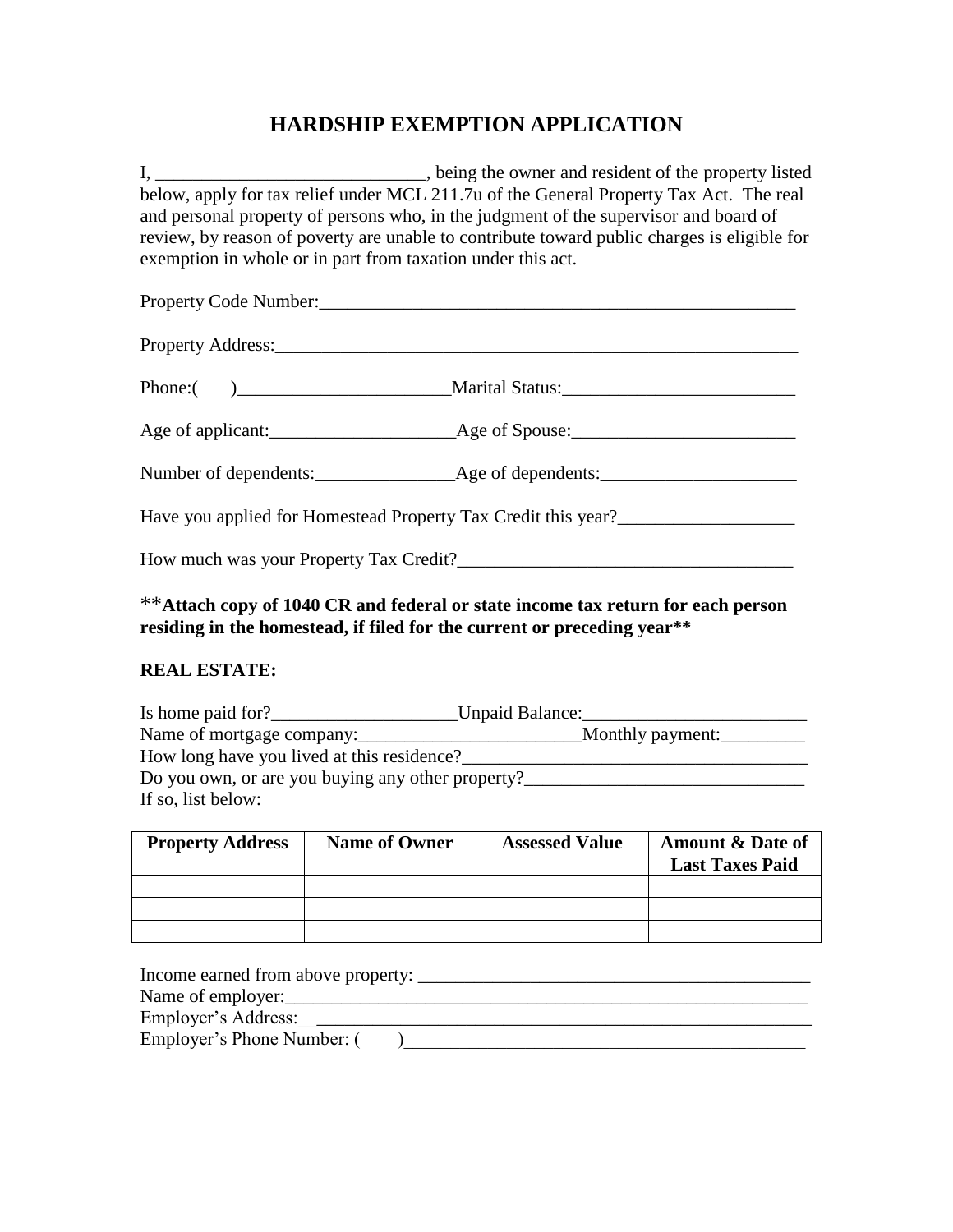List all income from salaries, Social Security, rents, pensions, unemployment compensation, disability, government pensions, workers' compensation, dividends, claims and judgments from lawsuits, alimony, child support, and any other source.

| <b>Source of Income</b> | <b>Monthly or Annual Amount</b> |
|-------------------------|---------------------------------|
|                         |                                 |
|                         |                                 |
|                         |                                 |
|                         |                                 |
|                         |                                 |

**Savings and Investments:** List all savings owned by you or your spouse, including savings accounts, postal savings, credit union shares, certificates of deposit, cash, stocks, bonds or similar investment.

| <b>Name of Financial</b><br><b>Institution or Investments</b> | Amount<br>on<br><b>Deposit</b> | <b>Current</b><br><b>Interest</b><br>Rate | Name on<br><b>Account</b> | <b>Value of</b><br><b>Investment</b> |
|---------------------------------------------------------------|--------------------------------|-------------------------------------------|---------------------------|--------------------------------------|
|                                                               |                                |                                           |                           |                                      |
|                                                               |                                |                                           |                           |                                      |
|                                                               |                                |                                           |                           |                                      |
|                                                               |                                |                                           |                           |                                      |

Life Insurance: List all policies held by you and your spouse.

| <b>Insured</b> | <b>Amount</b><br>of Policy | Amount<br>Paid<br><b>Monthly</b> | Paid up<br><b>Policy</b> | Name of<br><b>Beneficiary</b> | Relationship<br>to Insured |
|----------------|----------------------------|----------------------------------|--------------------------|-------------------------------|----------------------------|
|                |                            |                                  |                          |                               |                            |
|                |                            |                                  |                          |                               |                            |
|                |                            |                                  |                          |                               |                            |

#### **Motor Vehicles in Household:**

| <b>Make</b> | Year | <b>Monthly Payment</b> | <b>Balance Owed</b> |
|-------------|------|------------------------|---------------------|
|             |      |                        |                     |
|             |      |                        |                     |
|             |      |                        |                     |
|             |      |                        |                     |
|             |      |                        |                     |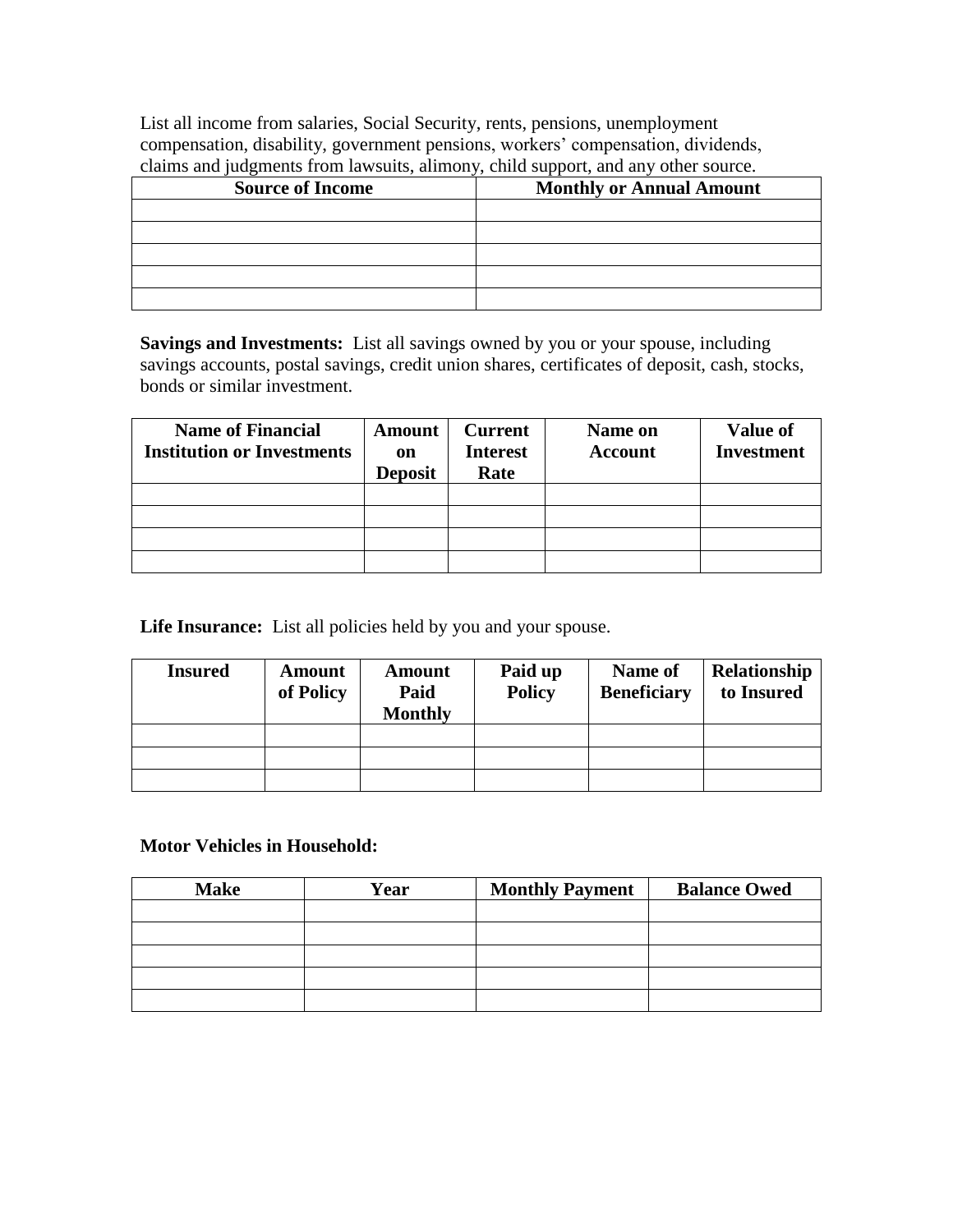### **List All Persons Living In Household:**

| <b>Name</b> | Age | <b>Relationship to</b><br><b>Claimant</b> | <b>Place of</b><br><b>Employment</b> | <b>Contribution to</b><br><b>Family Income</b> |
|-------------|-----|-------------------------------------------|--------------------------------------|------------------------------------------------|
|             |     |                                           |                                      |                                                |
|             |     |                                           |                                      |                                                |
|             |     |                                           |                                      |                                                |
|             |     |                                           |                                      |                                                |
|             |     |                                           |                                      |                                                |

#### **Personal Debts:**

| <b>Creditor</b> | <b>Purpose of</b><br><b>Debt</b> | Date of<br><b>Debt</b> | Original<br><b>Balance</b> | <b>Monthly</b><br><b>Payment</b> | <b>Balance</b><br>Owed |
|-----------------|----------------------------------|------------------------|----------------------------|----------------------------------|------------------------|
|                 |                                  |                        |                            |                                  |                        |
|                 |                                  |                        |                            |                                  |                        |
|                 |                                  |                        |                            |                                  |                        |
|                 |                                  |                        |                            |                                  |                        |
|                 |                                  |                        |                            |                                  |                        |
|                 |                                  |                        |                            |                                  |                        |

#### **Monthly Expenses:**

| Utilities:       | Food: | Phone:       |
|------------------|-------|--------------|
| Clothing:        | Heat: | Car Expense: |
| Other (specify): |       |              |

**Other Assets:** List all other assets and their values that are owned or controlled by you. (For example, boats, coin collection, antiques, silver)